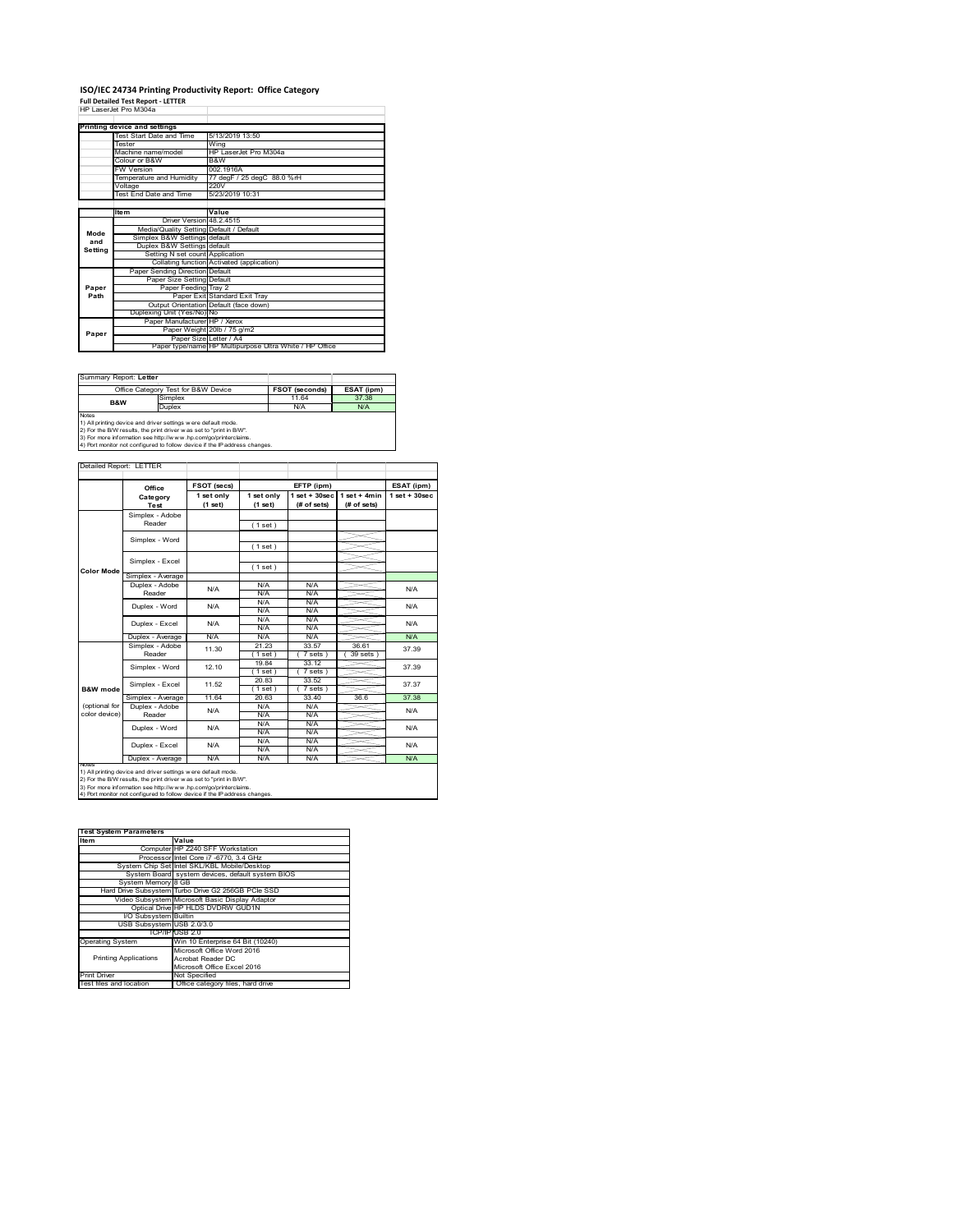#### **ISO/IEC 24734 Printing Productivity Report: Office Category Full Detailed Test Report ‐ A4** HP LaserJet Pro M304a

|                              | 62 BSRG RO MARI                         |                                                         |  |  |  |
|------------------------------|-----------------------------------------|---------------------------------------------------------|--|--|--|
|                              |                                         |                                                         |  |  |  |
| Printing device and settings |                                         |                                                         |  |  |  |
|                              | Test Start Date and Time                | 5/13/2019 13:50                                         |  |  |  |
|                              | <b>Tester</b>                           | Wing                                                    |  |  |  |
|                              | Machine name/model                      | HP LaserJet Pro M304a                                   |  |  |  |
|                              | Colour or B&W                           | B&W                                                     |  |  |  |
|                              | <b>FW Version</b>                       | 002.1916A                                               |  |  |  |
|                              | Temperature and Humidity                | 77 degF / 25 degC 88.0 %rH                              |  |  |  |
|                              | Voltage                                 | 220V                                                    |  |  |  |
|                              | Test End Date and Time                  | 5/23/2019 10:31                                         |  |  |  |
|                              |                                         |                                                         |  |  |  |
|                              | <b>Item</b>                             | Value                                                   |  |  |  |
|                              | Driver Version 48.2.4515                |                                                         |  |  |  |
| Mode                         | Media/Quality Setting Default / Default |                                                         |  |  |  |
| and                          | Simplex B&W Settings default            |                                                         |  |  |  |
| Setting                      | Duplex B&W Settings default             |                                                         |  |  |  |
|                              | Setting N set count Application         |                                                         |  |  |  |
|                              |                                         | Collating function Activated (application)              |  |  |  |
|                              | Paper Sending Direction Default         |                                                         |  |  |  |
|                              | Paper Size Setting Default              |                                                         |  |  |  |
| Paper                        | Paper Feeding Tray 2                    |                                                         |  |  |  |
| Path                         |                                         | Paper Exit Standard Exit Tray                           |  |  |  |
|                              |                                         | Output Orientation Default (face down)                  |  |  |  |
|                              | Duplexing Unit (Yes/No) No              |                                                         |  |  |  |
|                              | Paper Manufacturer HP / Xerox           |                                                         |  |  |  |
| Paper                        |                                         | Paper Weight 20lb / 75 g/m2                             |  |  |  |
|                              | Paper Size Letter / A4                  |                                                         |  |  |  |
|                              |                                         | Paper type/name HP Multipurpose Ultra White / HP Office |  |  |  |

| Summary Report: A4                                                                                                                                                                                                      |                                     |                       |            |  |
|-------------------------------------------------------------------------------------------------------------------------------------------------------------------------------------------------------------------------|-------------------------------------|-----------------------|------------|--|
|                                                                                                                                                                                                                         | Office Category Test for B&W Device | <b>FSOT (seconds)</b> | ESAT (ipm) |  |
| Simplex<br><b>B&amp;W</b>                                                                                                                                                                                               |                                     | 12.10                 | 35.63      |  |
|                                                                                                                                                                                                                         | Duplex                              | N/A                   | N/A        |  |
| <b>Notes</b><br>1) All printing device and driver settings were default mode.<br>2) For the B/W results, the print driver was set to "print in B/W".<br>3) For more information see http://www.hp.com/go/printerclaims. |                                     |                       |            |  |
| 4) Port monitor not configured to follow device if the IP address changes.                                                                                                                                              |                                     |                       |            |  |

**FSOT (secs) ESAT (ipm) EFTP (ipm) Office 1 set only (1 set) 1 set only (1 set) 1 set + 30sec (# of sets) 1 set + 4min (# of sets) 1 set + 30sec** ( 1 set ) ( 1 set ) ( 1 set ) Simplex - Average Duplex - Adobe  $N/f$ N/A N/A N/A N/A N/A N/A N/A N/A  $\frac{N}{N}$ Duplex - Average N/A N/A N/A N/A N/A N/A<br>Simplex - Adobe 44 ro 20.70 32.21 34.94 25.6 20.70 32.21 34.94 ( 1 set ) ( 7 sets ) ( 37 sets ) 18.99 31.61 ( 1 set ) ( 7 sets ) 19.88 31.97  $\frac{1 \text{ set}}{19.85}$  (7 set Simplex - Average 12.1 19.85 31.93 34.9 35.63<br>
Duplex - Adobe N/A N/A N/A N/A N/A N/A N/A N/A N/A N/A N/A N/A<br>N/A N/A N/A N/A N/A N/A<br>N/A N/A<br>N/A N/A N/A<br>N/A Duplex - Average N/A N/A N/A N/A N/A N/A Duplex - Word Duplex - Excel N/A N/A N/A N/A N/A 35.61 35.63 35.67 N/A N/A Reader Simplex - Word 12.63 Duplex - Excel 11.59 notes<br>1) All printing device and driver settings were default mode.<br>2) For the B/W results, the print driver was set to "print in B/W".<br>3) For more information see http://www.hp.com/go/printerclaims.<br>4) Por moralitor not c **B&W mode** (optional for color device) **Colour Mode** Simplex - Adobe Reader Simplex - Excel Simplex - Word Simplex - Excel 12.07 Reader Duplex - Word ailed Report: A4 **Category Test** N/A  $N/A$   $N/A$   $N/A$   $N/A$   $N/A$ N/A

**Item Value Test System Parameters**Computer HP Z240 SFF Workstation Processor Intel Core i7 -6770, 3.4 GHz System Chip Set Intel SKL/KBL Mobile/Desktop System Board System Board Septem Board System Dip Set Intel Screen T 45770, 3.4 GHz<br>System Chip Set Intel SKL/KBL Mobile/Desktop<br>System Board system devices, default system BIOS System Memory 8 GB Hard Drive Subsystem Turbo Drive G2 256GB PCIe SSD Video Subsystem Microsoft Basic Display Adaptor Optical Drive HP HLDS DVDRW GUD1N I/O Subsystem Builtin USB Subsystem USB 2.0/3.0 TCP/IP USB 2.0<br>
Win 10 Enterprise 64 Bit (10240)<br>
Microsoft Office Word 2016<br>
Printing Applications<br>
Acrobat Reader DC<br>
Microsoft Office Excel 2016 Printing Applications Print Driver Mot Specified<br>Test files and location Office category files, hard drive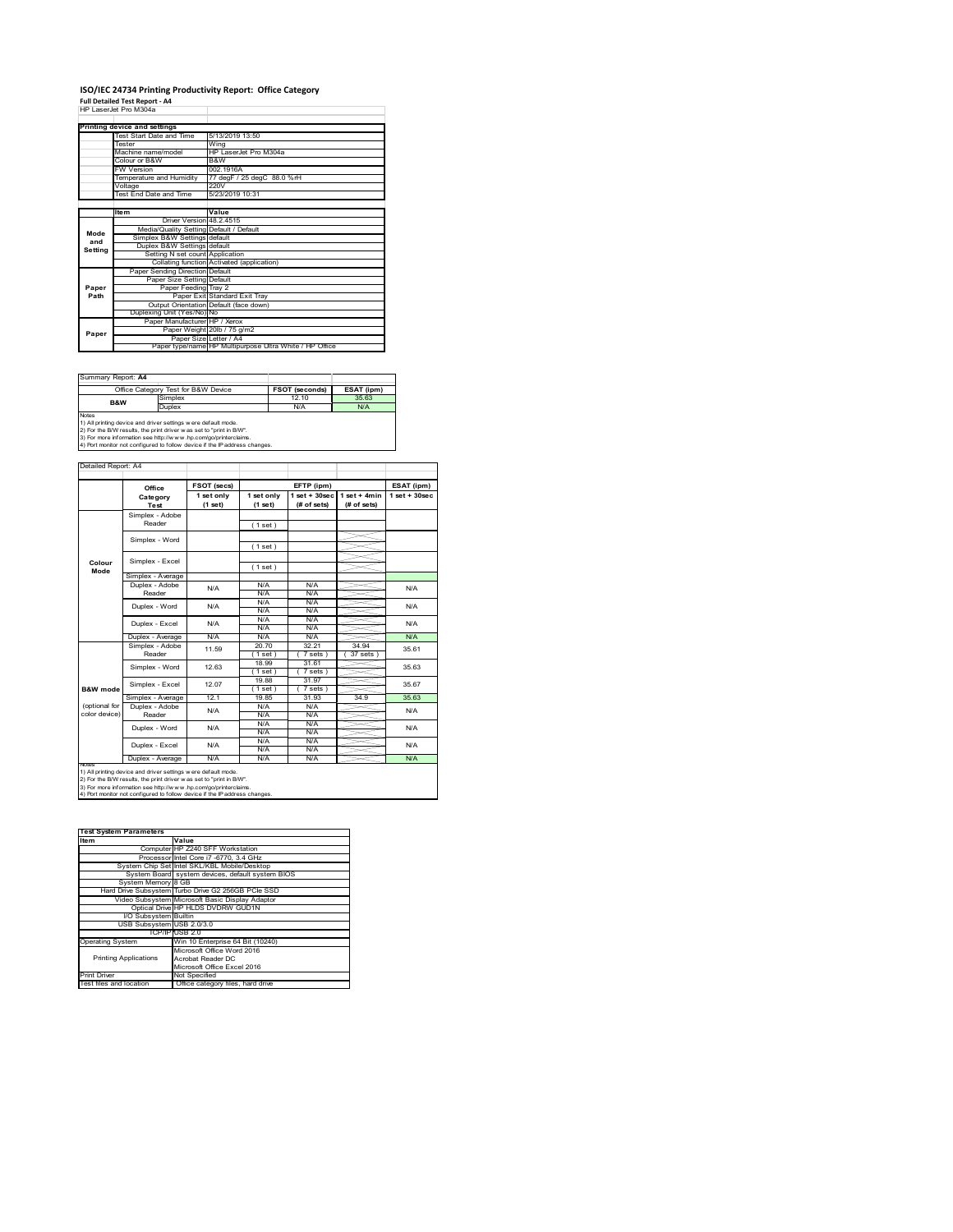## **ISO/IEC 24734 Printing Productivity Report: Office Category Feature Performance Full Report ‐ Office Feature Performance Test** HP LaserJet Pro M304a

|         | Printing device and settings            |                                                         |  |
|---------|-----------------------------------------|---------------------------------------------------------|--|
|         | Test Start Date and Time                | 5/13/2019 13:50                                         |  |
|         | Tester                                  | Wing                                                    |  |
|         | Machine name/model                      | HP LaserJet Pro M304a                                   |  |
|         | Colour or B&W                           | B&W                                                     |  |
|         | <b>FW Version</b>                       | 002.1916A                                               |  |
|         | Temperature and Humidity                | 77 degF / 25 degC 88.0 %rH                              |  |
|         | Voltage                                 | 220V                                                    |  |
|         | Test End Date and Time                  | 5/23/2019 10:31                                         |  |
|         |                                         |                                                         |  |
|         | <b>Item</b>                             | Value                                                   |  |
|         | Driver Version 48.2.4515                |                                                         |  |
| Mode    | Media/Quality Setting Default / Default |                                                         |  |
| and     | Simplex B&W Settings default            |                                                         |  |
| Setting | Duplex B&W Settings default             |                                                         |  |
|         | Setting N set count Application         |                                                         |  |
|         |                                         | Collating function Activated (application)              |  |
|         | Paper Sending Direction Default         |                                                         |  |
|         | Paper Size Setting Default              |                                                         |  |
| Paper   | Paper Feeding Tray 2                    |                                                         |  |
| Path    |                                         | Paper Exit Standard Exit Tray                           |  |
|         |                                         | Output Orientation Default (face down)                  |  |
|         | Duplexing Unit (Yes/No) No              |                                                         |  |
|         | Paper Manufacturer HP / Xerox           |                                                         |  |
| Paper   |                                         | Paper Weight 20lb / 75 g/m2                             |  |
|         | Paper Size Letter / A4                  |                                                         |  |
|         |                                         | Paper type/name HP Multipurpose Ultra White / HP Office |  |

| <b>ISO Print Productivity Report: Feature Performance Test Summary</b>                                                                                                                                                                                                                            |         |                                  |                                      |  |
|---------------------------------------------------------------------------------------------------------------------------------------------------------------------------------------------------------------------------------------------------------------------------------------------------|---------|----------------------------------|--------------------------------------|--|
|                                                                                                                                                                                                                                                                                                   |         | <b>Feature Performance Ratio</b> |                                      |  |
| <b>Printing Modes</b><br>(Feature Adobe Reader - Office test file)                                                                                                                                                                                                                                |         | FSOT (base)<br>FSOT (feature)    | <b>ESAT (feature)</b><br>ESAT (base) |  |
| A5, Landscape Feed, Simplex, Colour                                                                                                                                                                                                                                                               | Simplex |                                  |                                      |  |
| A5. Portrait Feed. Simplex. Colour                                                                                                                                                                                                                                                                | Simplex |                                  |                                      |  |
| Legal, Simplex, Colour                                                                                                                                                                                                                                                                            | Simplex |                                  |                                      |  |
| Legal, Duplex, Colour                                                                                                                                                                                                                                                                             | Duplex  |                                  |                                      |  |
| A4, 1200 dpi, Simplex, Colour                                                                                                                                                                                                                                                                     | Simplex |                                  |                                      |  |
| Letter, 1200 dpi, Simplex, Colour                                                                                                                                                                                                                                                                 | Simplex |                                  |                                      |  |
| A4. General Office. Simplex. Colour                                                                                                                                                                                                                                                               | Simplex |                                  |                                      |  |
| Letter, General Office, Simplex, Colour                                                                                                                                                                                                                                                           | Simplex |                                  |                                      |  |
| A5, Landscape Feed, Simplex, B/W                                                                                                                                                                                                                                                                  | Simplex | 138%                             | 166%                                 |  |
| A5, Portrait Feed, Simplex, B/W                                                                                                                                                                                                                                                                   | Simplex | 61%                              | 56%                                  |  |
| Legal, Simplex, B/W                                                                                                                                                                                                                                                                               | Simplex |                                  |                                      |  |
| Legal, Duplex, B/W                                                                                                                                                                                                                                                                                | Duplex  |                                  |                                      |  |
| A4, 1200 dpi, Simplex, B/W                                                                                                                                                                                                                                                                        | Simplex |                                  |                                      |  |
| Letter, 1200 dpi. Simplex, B/W                                                                                                                                                                                                                                                                    | Simplex |                                  |                                      |  |
| A4, General Office, Simplex, B/W                                                                                                                                                                                                                                                                  | Simplex |                                  |                                      |  |
| Letter, General Office, Simplex, B/W                                                                                                                                                                                                                                                              | Simplex |                                  |                                      |  |
| <b>Notes</b><br>1) All printing device and driver settings were default mode.<br>2) Test conducted with 8-paper Office Feature Performance file.<br>3) For more information see http://www.hp.com/go/printerclaims.<br>4) Port monitor not configured to follow device if the IP address changes. |         |                                  |                                      |  |

| <b>Printing Modes</b>                               | <b>Base Printing Mode</b> |                     |                      | <b>Feature Performance</b>       |                                                |                                      |
|-----------------------------------------------------|---------------------------|---------------------|----------------------|----------------------------------|------------------------------------------------|--------------------------------------|
| Feature Adobe Reader - Office<br>test file (8-page) | <b>FSOT</b><br>Base       | <b>ESAT</b><br>Base | 1 set<br>FSOT (secs) | $1$ set $+30$ sec.<br>ESAT (ipm) | <b>FSOT</b> (base)<br><b>FSOT</b><br>(feature) | <b>ESAT</b> (feature)<br>ESAT (base) |
| A5, Landscape Feed, Simplex, Colour                 |                           |                     |                      |                                  |                                                |                                      |
| A5, Portrait Feed, Simplex, Colour                  |                           |                     |                      |                                  |                                                |                                      |
| Legal, Simplex, Colour                              |                           |                     |                      |                                  |                                                |                                      |
| Legal, Duplex, Colour                               |                           |                     |                      |                                  |                                                |                                      |
| A4, 1200 dpi, Simplex, Colour                       |                           |                     |                      |                                  |                                                |                                      |
| Letter, 1200 dpi, Simplex, Colour                   |                           |                     |                      |                                  |                                                |                                      |
| A4, General Office, Simplex, Colour                 |                           |                     |                      |                                  |                                                |                                      |
| Letter, General Office, Simplex, Colour             |                           |                     |                      |                                  |                                                |                                      |
| A5, Landscape Feed, Simplex, B/W                    | 18.42                     | 35.63               | 13.36                | 59.2                             | 138%                                           | 166%                                 |
| A5. Portrait Feed. Simplex. B/W                     | 1842                      | 35.63               | 30.23                | 20.2                             | 61%                                            | 56%                                  |
| Legal, Simplex, B/W                                 | 17.87                     | 37.38               |                      |                                  |                                                |                                      |
| Legal, Duplex, B/W                                  | 1787                      | 37.38               |                      |                                  |                                                |                                      |
| A4, 1200 dpi, Simplex, B/W                          | 1842                      | 35 63               |                      |                                  |                                                |                                      |
| Letter, 1200 dpi, Simplex, B/W                      | 17.87                     | 37.38               |                      |                                  |                                                |                                      |
| A4, General Office, Simplex, B/W                    | 1842                      | 35.63               |                      |                                  |                                                |                                      |
| Letter, General Office, Simplex, B/W                | 17.87                     | 37.38               |                      |                                  |                                                |                                      |

1) All printing device and driver settings were default mode.<br>2) Test conducted with 8-paper Office Feature Performance file<br>3) For more information see http://www.hp.com/go/printerclaims.<br>4) Port monitor not configured to

|           | <b>Test System Parameters</b> |                                                    |
|-----------|-------------------------------|----------------------------------------------------|
|           | Item                          | Value                                              |
|           |                               | Computer HP Z240 SFF Workstation                   |
|           |                               | Processor Intel Core i7 -6770, 3.4 GHz             |
|           |                               | System Chip Set Intel SKL/KBL Mobile/Desktop       |
|           |                               | System Board system devices, default system BIOS   |
| Test      | System Memory 8 GB            |                                                    |
| System    |                               | Hard Drive Subsystem Turbo Drive G2 256GB PCle SSD |
|           |                               | Video Subsystem Microsoft Basic Display Adaptor    |
|           |                               | Optical Drive HP HLDS DVDRW GUD1N                  |
|           | <b>VO Subsystem Builtin</b>   |                                                    |
|           | USB Subsystem USB 2.0/3.0     |                                                    |
| <b>VO</b> |                               | TCP/IP USB 2.0                                     |
|           | <b>Operating System</b>       | Win 10 Enterprise 64 Bit (10240)                   |
|           |                               | Microsoft Office Word 2016                         |
| Software  | <b>Printing Applications</b>  | Acrobat Reader DC                                  |
|           |                               | Microsoft Office Excel 2016                        |
|           | <b>Print Driver</b>           | Not Specified                                      |
|           | Test files and location       | Office category files, hard drive                  |
|           |                               |                                                    |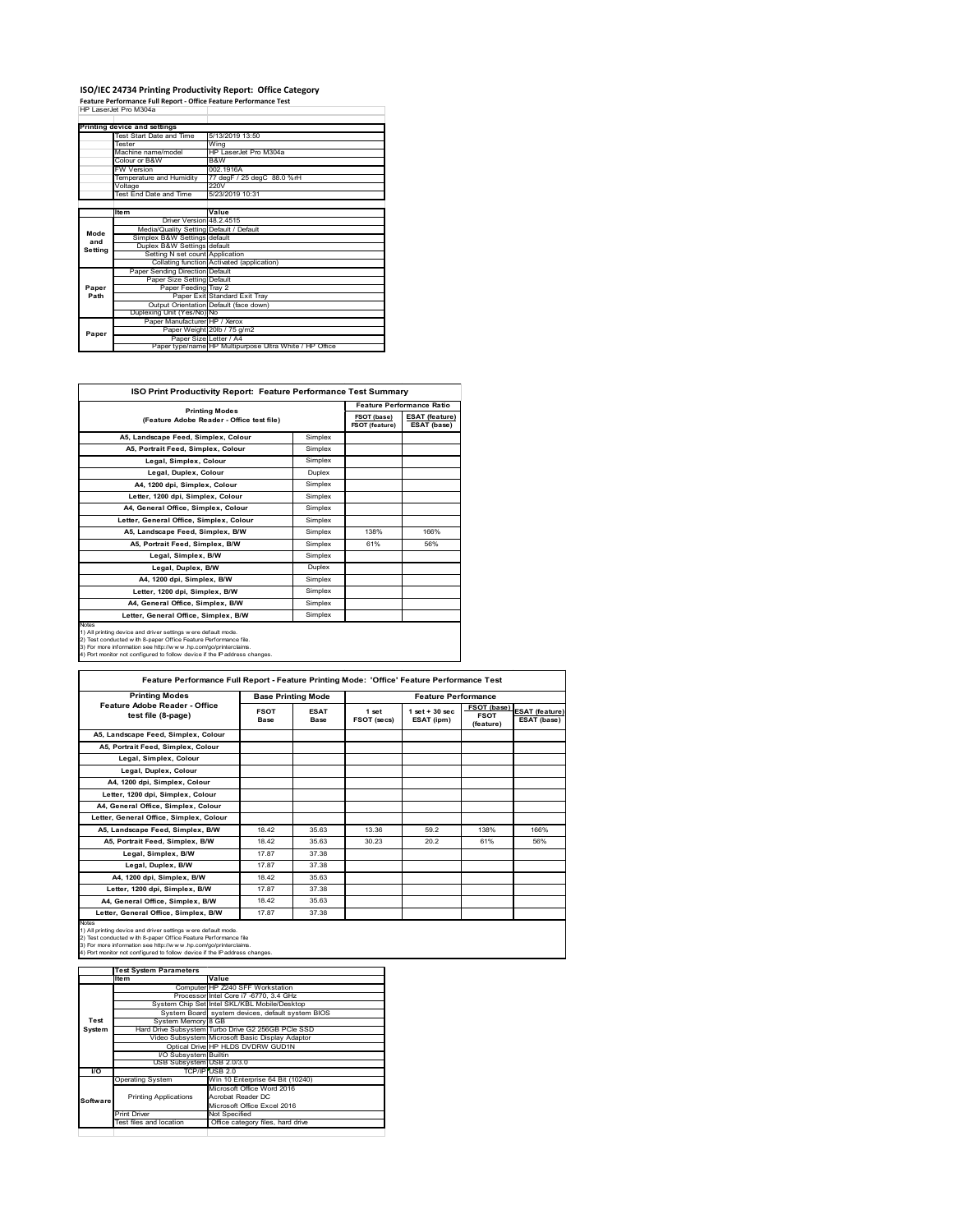### **ISO/IEC 17629 First Print Out Time Report: Office Category Full Detailed Test Report ‐ LETTER** HP LaserJet Pro M304a

| HP LaserJet Pro M304a |  |
|-----------------------|--|

|            | Printing device and settings               |                                    |  |
|------------|--------------------------------------------|------------------------------------|--|
|            | Test Start Date and Time                   | 5/10/2019 16:39                    |  |
|            | Tester                                     | Wing                               |  |
|            | Machine name/model                         | HP LaserJet Pro M304a              |  |
|            | Colour or B&W                              | B&W                                |  |
|            | <b>FW Version</b>                          | 002.1916A                          |  |
|            | Configuration (options)                    | Default                            |  |
|            | Controller                                 | 11700                              |  |
|            | Printing device page count                 | Not Specified                      |  |
|            | Printing supplies page count Not Specified |                                    |  |
|            | Temperature and Humidity                   | 77 degF / 25 degC 88.0 %rH<br>220V |  |
|            | Voltage                                    |                                    |  |
|            | Test End Date and Time                     | 5/13/2019 14:27                    |  |
|            |                                            |                                    |  |
|            | <b>Item</b>                                | Value                              |  |
| Mode       | PDL and driver version                     | 48.2.4515                          |  |
| and        | Print Quality mode                         | default                            |  |
| Setting    | <b>B&amp;W</b> settings                    | default                            |  |
|            | Paper feed orientation                     | Short Edge                         |  |
| Paper      | Paper type setting                         | default                            |  |
|            | Paper feeding                              | Standard cassette                  |  |
|            | Paper exit                                 | Standard exit tray                 |  |
| Paper Path | Output orientation                         | default (face up or face down)     |  |

**ISO First Page Out Time Summary Report: Office Category** rt: Letter

**FPOT from Ready (seconds)**<br>
Simplex 6.61 **B&W**

**Duplex**<br>Notes<br>1) All printing device and driver settings were default mode.<br>2) For the BM results, the print driver was set to "print in BM".<br>4) For more information see http://www.hp.com/golprinterclaims.<br>4) Port monitor

|                                                                 |                                                                                                                                                                                                                                                                                                                                                                                                             |                            | ISO First Page Out Time Report: Office Category |                              |                            |                   |            |
|-----------------------------------------------------------------|-------------------------------------------------------------------------------------------------------------------------------------------------------------------------------------------------------------------------------------------------------------------------------------------------------------------------------------------------------------------------------------------------------------|----------------------------|-------------------------------------------------|------------------------------|----------------------------|-------------------|------------|
| <b>Detailed Report: LETTER</b>                                  |                                                                                                                                                                                                                                                                                                                                                                                                             |                            |                                                 |                              |                            |                   |            |
|                                                                 |                                                                                                                                                                                                                                                                                                                                                                                                             | Word<br>(seconds)          | Excel<br>(seconds)                              | Adobe<br>Reader<br>(seconds) | Average<br>(seconds)       | <b>Delay Time</b> |            |
|                                                                 | FPOT from Ready - Simplex                                                                                                                                                                                                                                                                                                                                                                                   |                            |                                                 |                              |                            |                   |            |
|                                                                 | FPOT from Ready - Duplex                                                                                                                                                                                                                                                                                                                                                                                    |                            |                                                 |                              |                            |                   |            |
| <b>Color Mode</b>                                               | FPOT from Sleep - Simplex                                                                                                                                                                                                                                                                                                                                                                                   |                            |                                                 | N/A                          |                            |                   |            |
|                                                                 | Recovery Time                                                                                                                                                                                                                                                                                                                                                                                               |                            |                                                 |                              |                            |                   |            |
|                                                                 | FPOT from Off - Simplex                                                                                                                                                                                                                                                                                                                                                                                     |                            |                                                 |                              |                            |                   |            |
|                                                                 | Warm-up Time                                                                                                                                                                                                                                                                                                                                                                                                |                            |                                                 |                              |                            |                   |            |
|                                                                 | FPOT from Ready - Simplex                                                                                                                                                                                                                                                                                                                                                                                   | 6.98                       | 6.70                                            | 6.12                         | 6.61                       | 48 Seconds        |            |
|                                                                 | FPOT from Ready - Duplex                                                                                                                                                                                                                                                                                                                                                                                    |                            |                                                 |                              |                            |                   |            |
| <b>B&amp;W Mode</b>                                             | FPOT from Sleep - Simplex                                                                                                                                                                                                                                                                                                                                                                                   |                            |                                                 | 8.27                         |                            | 61 Minutes        |            |
|                                                                 | Recovery Time                                                                                                                                                                                                                                                                                                                                                                                               |                            |                                                 | 2.2                          |                            |                   |            |
|                                                                 | FPOT from Off - Simplex                                                                                                                                                                                                                                                                                                                                                                                     |                            |                                                 | 34 26                        |                            |                   |            |
|                                                                 |                                                                                                                                                                                                                                                                                                                                                                                                             |                            |                                                 |                              |                            |                   |            |
|                                                                 | Warm-up Time                                                                                                                                                                                                                                                                                                                                                                                                |                            |                                                 | 28.14                        |                            |                   |            |
| Notes<br><b>HP Data Table</b><br><b>Detailed Report: LETTER</b> | 1) All printing device and driver settings w ere default mode.<br>2) For the B/W results, the print driver was set to "print in B/W".<br>3) For more information see http://www.hp.com/go/printerclaims.<br>4) Port monitor not configured to follow device if the IP address changes.<br>5) Page counts w ere collected after completion of the tests.<br>6) Details for FPOT from Sleep are show n below. |                            |                                                 |                              |                            |                   |            |
|                                                                 |                                                                                                                                                                                                                                                                                                                                                                                                             | <b>FPOT Avg</b><br>(se cs) | FPOT (secs)<br>Iteration 1                      | FPOT (secs)<br>Iteration 2   | FPOT (secs)<br>Iteration 3 | Application       | Delay Time |
|                                                                 | FPOT from Sleep                                                                                                                                                                                                                                                                                                                                                                                             | N/A                        | N/A                                             | N/A                          | N/A                        | Adobe Reader      |            |
| <b>Color Mode</b>                                               | FPOT from Sleep (15 minutes)<br>HP/Non ISO Test                                                                                                                                                                                                                                                                                                                                                             | N/A                        | N/A                                             | N/A                          | N/A                        | Adobe Reader      |            |
| <b>B&amp;W Mode</b>                                             | FPOT from Sleep                                                                                                                                                                                                                                                                                                                                                                                             | 8.27                       | 8.09                                            | 8.45                         | N/A                        | Adobe Reader      | 61 Minutes |

**Item Value** Computer HP Z240 SFF Workstation Processor Intel Core i7 -6770, 3.4 GHz System Chip Set Intel SKL/KBL Mobile/Desktop System Board system devices, default system BIOS Frocessor<br>System Chip Set<br>System Memory<br>Hard Drive Subsystem<br>Hard Subsystem Hard Drive Subsystem Turbo Drive G2 256GB PCIe SSD Video Subsystem Microsoft Basic Display Adaptor Optical Drive HP HLDS DVDRW GUD1N Subsystem Builtin USB Subsystem USB 2.0/3.0 Operating System Win 10 Enterprise 64 Bit (10240) Microsoft Word 2016 Microsoft Excel 2016 Adobe Reader DC **Printing Device Connection** TCP/IP 10/1000 **Software** Printing Applications **Test System Test System Para**